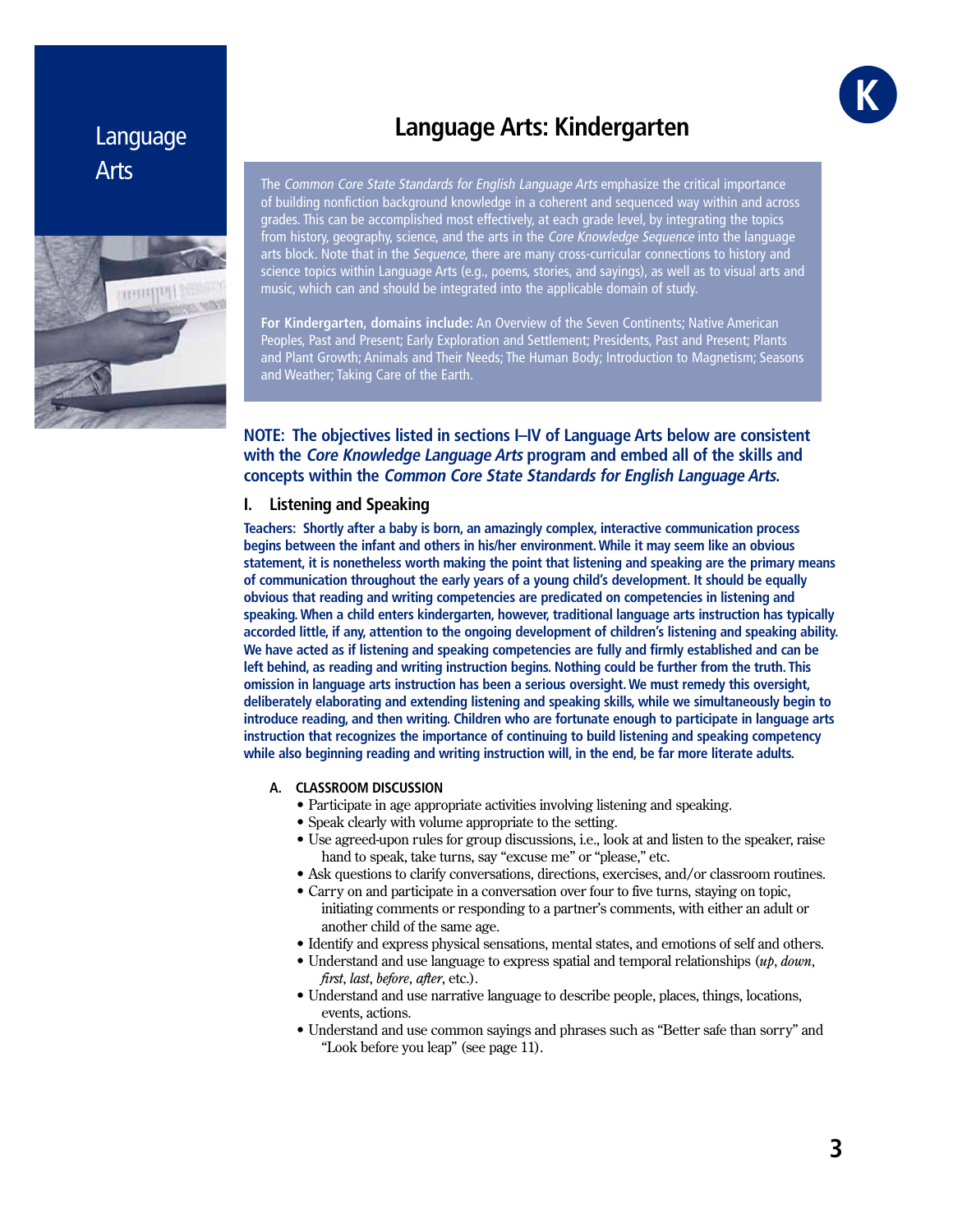

#### **B. PRESENTATION OF IDEAS AND INFORMATION**

- Follow multi-step, oral directions.
- Give simple directions.
- Provide simple explanations.
- Recite a nursery rhyme, poem or song independently.

#### **C. COMPREHENSION AND DISCUSSION OF READ-ALOUDS—ALL TEXTS**

 **Teachers: Written text makes use of richer vocabulary and more complex syntax than conversational language. It is important that young children be exposed not only to the language of everyday conversation but also to the richer and more formal language of books. This can be done through frequent reading aloud. Helping young children develop the ability to listen to and understand written texts read aloud must be an integral part of any initiative designed to build literacy.**

 **At the kindergarten level, a child's ability to understand what he hears far outpaces his ability to independently read and understand written text. By listening to stories or nonfiction selections read aloud, children can experience the complexities of written language without expending cognitive energy on decoding; they can likewise access deeper and more complex content knowledge than they are presently able to read independently.**

 **Careful consideration should be given to the selection of books read aloud to ensure that the vocabulary and syntax presented is rich and complex. Leveled texts will not provide the rich language experience desired during read-alouds and should only be used as a starting point with students for whom English is a second language.**

 **Grade appropriate read-aloud selections for poetry and fiction are included on pages 9–11. Nonfiction read-alouds should be selected on the basis of the history, science, music and visual art topics identified for kindergartners in the Core Knowledge Sequence, with emphasis on history and science read-alouds. It is strongly recommended that daily read alouds focus on a single topic over a sustained period of time—about two weeks—rather than intermingling read-alouds on a variety of subjects. Careful consideration should be given to the order in which nonfiction read-alouds are presented to ensure that knowledge about a topic builds in a progressive and coherent way.**

 **Following any read-aloud, children should participate in rich, structured conversations with an adult in response to the written text that has been read aloud. In this way, they can begin to orally practice comparing, analyzing, and synthesizing ideas in written text in much the same way as they will be expected to do as independent readers in the later grades.**

• Listen to and understand a variety of texts read aloud, including fictional stories, fairy tales, fables, historical narratives, drama, informational text, and poems.

# **Grasping Specific Details and Key Ideas**

- Describe illustrations.
- Sequence four to six pictures illustrating events in a read-aloud.
- Answer questions requiring literal recall and understanding of the details and/or facts of a read-aloud, i.e., who, what, where, when, etc.
- Retell key details.
- Ask questions to clarify information in a read-aloud.
- Use narrative language to describe people, places, things, locations, events, actions, a scene or facts in a read-aloud.

#### **Observing Craft and Structure**

- Understand and use words and phrases heard in read-alouds.
- Compare and contrast similarities and differences within a single read-aloud or between two or more read-alouds.
- Make personal connections to events or experiences in a read-aloud and/or make connections among several read-alouds.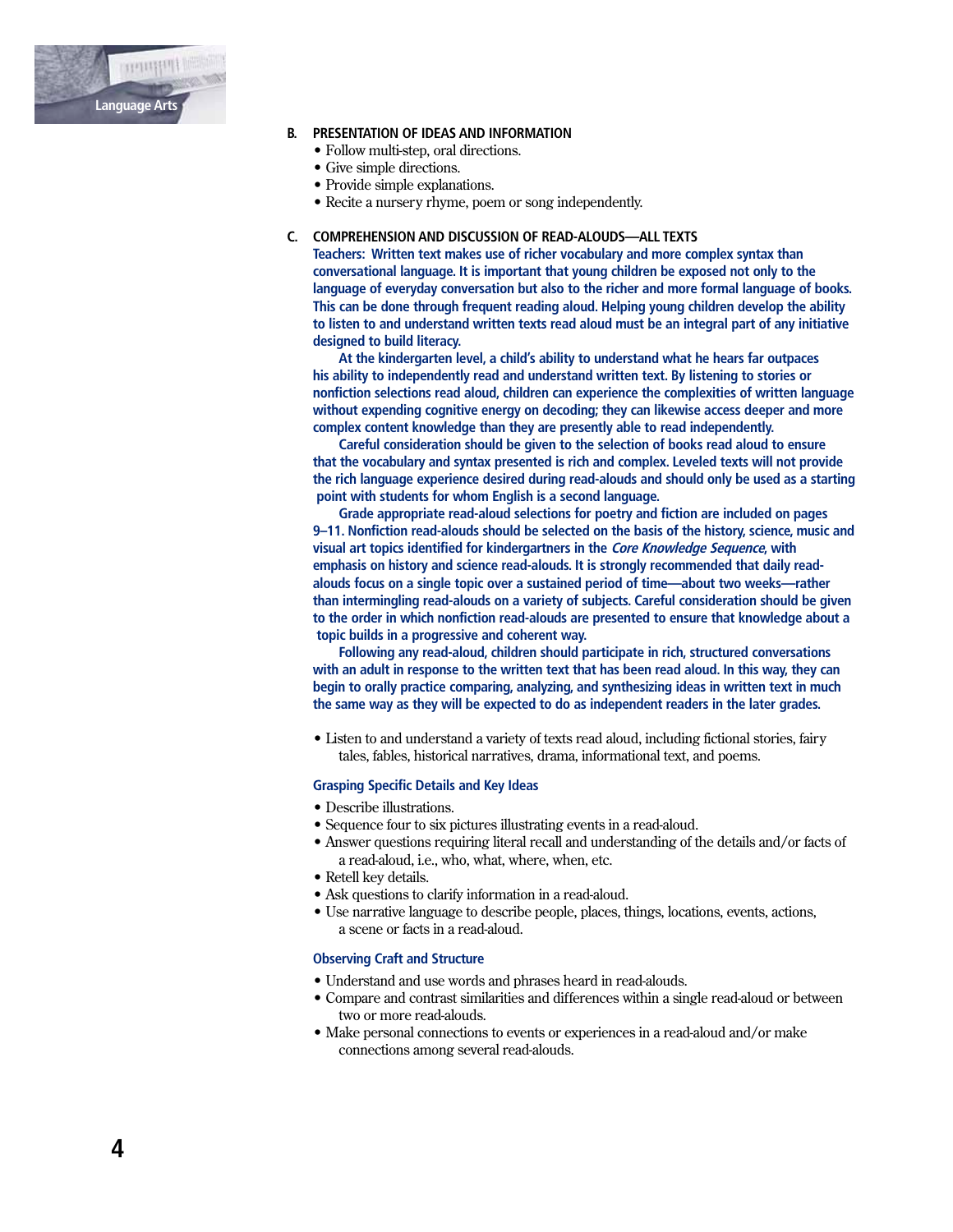

# **Integrating Information and Evaluating Evidence**

- Prior to listening to a read-aloud, identify what they know and have learned that may be related to the specific story or topic to be read aloud.
- Use pictures accompanying the read-aloud to check and support understanding of the read-aloud.
- Make predictions prior to and during a read-aloud, based on the title, pictures, and/or text heard thus far and then compare the actual outcomes to predictions.
- Answer questions that require making interpretations, judgments, or giving opinions about what is heard in a read-aloud, including answering "why" questions that require recognizing cause/effect relationships.
- Identify who is telling a story or providing information in a text.

## D. COMPREHENSION AND DISCUSSION OF READ-ALOUDS-FICTION, DRAMA, AND POETRY

- Retell or dramatize a story, using narrative language to describe characters, setting(s), and a beginning, a middle and an end to events of the story in proper sequence.
- Change some story events and provide a different story ending.
- Create and tell an original story, using narrative language to describe characters, setting(s), and a beginning, a middle and an end to events of the story in proper sequence.
- Distinguish fantasy from realistic text in a story.
- Demonstrate understanding of literary language (e.g., author, illustrator, characters, setting, plot, dialogue, personification, simile, and metaphor) and use some of these terms in retelling stories or creating their own stories.

# E. COMPREHENSION AND DISCUSSION OF READ-ALOUDS-NONFICTION AND **INFORMATIONAL TEXT**

Teachers: Select nonfiction read-aloud topics from the kindergarten history, science, music, and visual arts topics listed on pages 12-21, with emphasis on history and science.

- Retell important facts and information from a nonfiction read-aloud.
- With assistance, categorize and organize facts and information within a given topic.
- With assistance, create and interpret timelines and lifelines related to read-alouds.
- Distinguish read-alouds that describe events that happened long ago from those that describe contemporary or current events.

# II. Reading

## A. PRINT AWARENESS

- Demonstrate understanding that what is said can be written and that the writing system is a way of writing down sounds.
- Demonstrate understanding of directionality (left to right, return sweep, top to bottom, front to back).
- Identify the parts of books and function of each part (front cover, back cover, title page, table of contents).
- Demonstrate correct book orientation by holding book correctly and turning pages.
- Recognize that sentences in print are made up of separate words.
- Understand that words are separated by spaces.
- Distinguish letters, words, sentences, and stories.
- Demonstrate understanding of basic print conventions by tracking and following print word for word when listening to text read aloud.
- Demonstrate understanding that the sequence of letters in a written word represents the sequence of sounds in the spoken word.
- Recognize and name the 26 letters of the alphabet in both their upper-case and lower-case forms.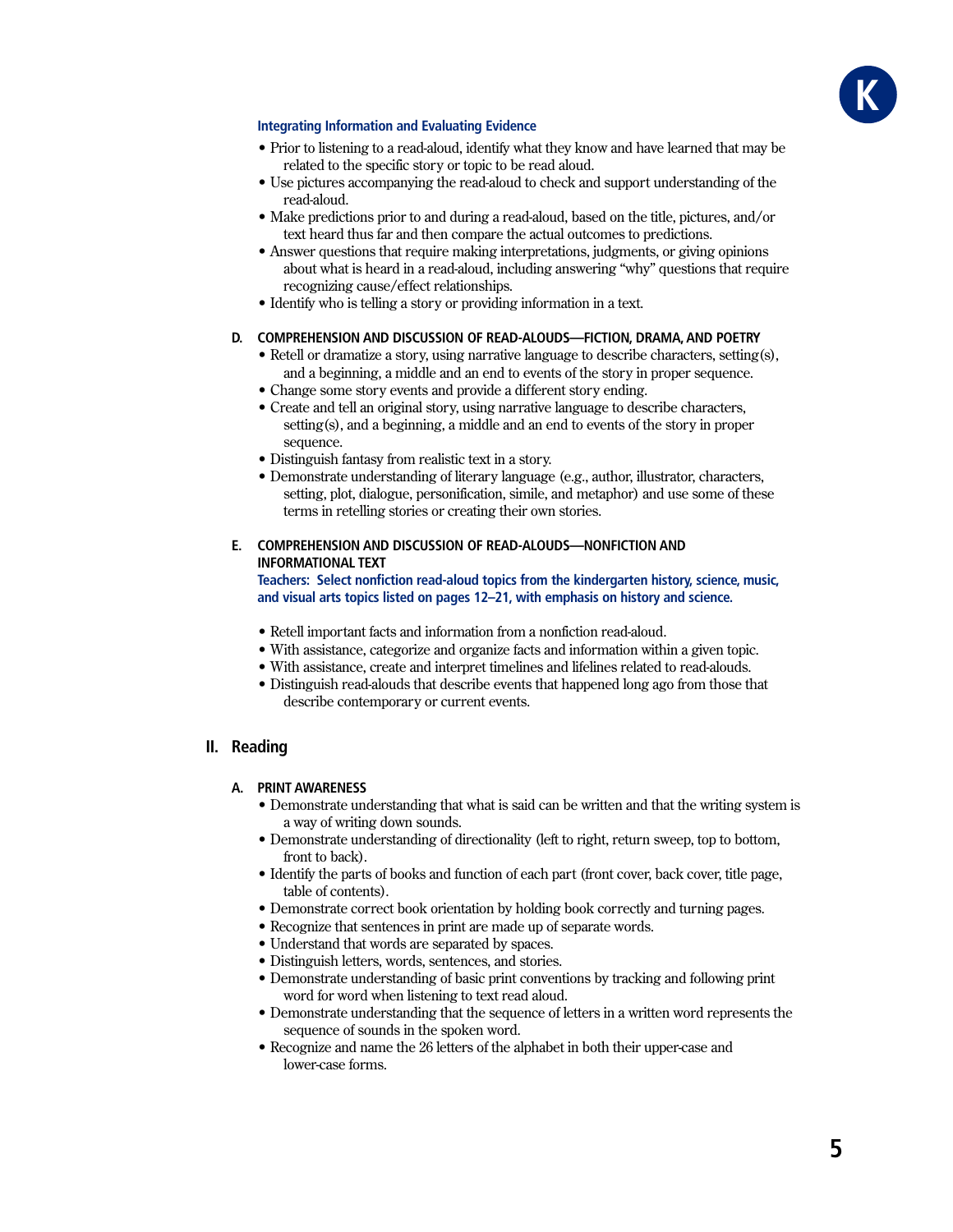

• Say the letters of the alphabet in order, either in song or recitation.

# **B. PHONOLOGICAL AND PHONEMIC AWARENESS**

- Identify environmental sounds, e.g., keys jingling, scissors cutting, clapping.
- Identify whether pairs of environmental sounds are the same or different.
- Count the number of environmental sounds heard, e.g., clapping, rhythm band instruments.
- Orally segment sentences into discrete words.
- Demonstrate understanding that words are made up of sequences of sounds.
- Demonstrate understanding that vowel sounds are produced with the mouth open and airflow unobstructed, whereas consonant sounds involve closing parts of the mouth and blocking the air flow.
- Given a pair of spoken words, select the one that is longer (i.e., contains more phonemes).
- In riddle games, supply words that begin with a target phoneme.
- Indicate whether a target phoneme is or is not present in the initial/medial/final position of a spoken word, e.g., hear /m/ at the beginning of *mat* and /g/ at the end of *bag*.
- Listen to one-syllable words and tell the beginning or ending sounds, e.g., given dog, identify initial  $\frac{d}{dx}$  or final  $\frac{g}{.}$
- Recognize the same phoneme in different spoken words, e.g., /b/ in ball, bug, and big.
- Identify whether pairs of phonemes are the same or different, including pairs that differ only in voicing, e.g.,  $/b/$  and  $/p/$ .
- Orally blend two to three sounds to form a word, e.g., given the sounds  $/k/$ .../a/.../t/, blend to make *cat*.
- Segment a spoken word into phonemes, e.g., given bat, produce the segments/ $b//a//t/$ .
- Given a spoken word, produce another word that rhymes, e.g., given hit, supply bit or *mitt*
- Identify the number of syllables in a spoken word.

#### C. PHONICS: DECODING AND ENCODING

Teachers: Learning to read requires understanding and mastering the written English code through explicit and systematic phonics instruction. Research suggests that phonics instruction is most effective when specific letter-sound relationships are taught and reinforced by having children both read and write the letter-sound correspondence being studied. Reading and writing—decoding and encoding—are complementary processes that ensure mastery of the written code.

- Demonstrate understanding that a systematic, predictable relationship exists between written letters (graphemes) and spoken sounds (phonemes).
- Blend individual phonemes to pronounce printed words.
- Understand that sometimes two or more printed letters stand for a single sound.
- Read and write any CVC word, e.g., sit or cat.
- Read and write one-syllable words containing common initial consonant clusters such as tr-, fl-, dr- and sp- and consonant digraphs such as ch-, sh-, th-, etc.
- . Read and write words containing separated vowel graphemes, such as, *late, bite, note*, cute.
- Read tricky spellings that can be sounded two ways, e.g., the letter 's' sounded /s/ as in cats and  $\frac{z}{\sin \theta}$  as in *dogs*.
- Read and write chains of one-syllable words in which one sound is added, substituted, or omitted, e.g., read at > cat > bat > bad > bid.
- Read at least 15 words generally identified as very high frequency words.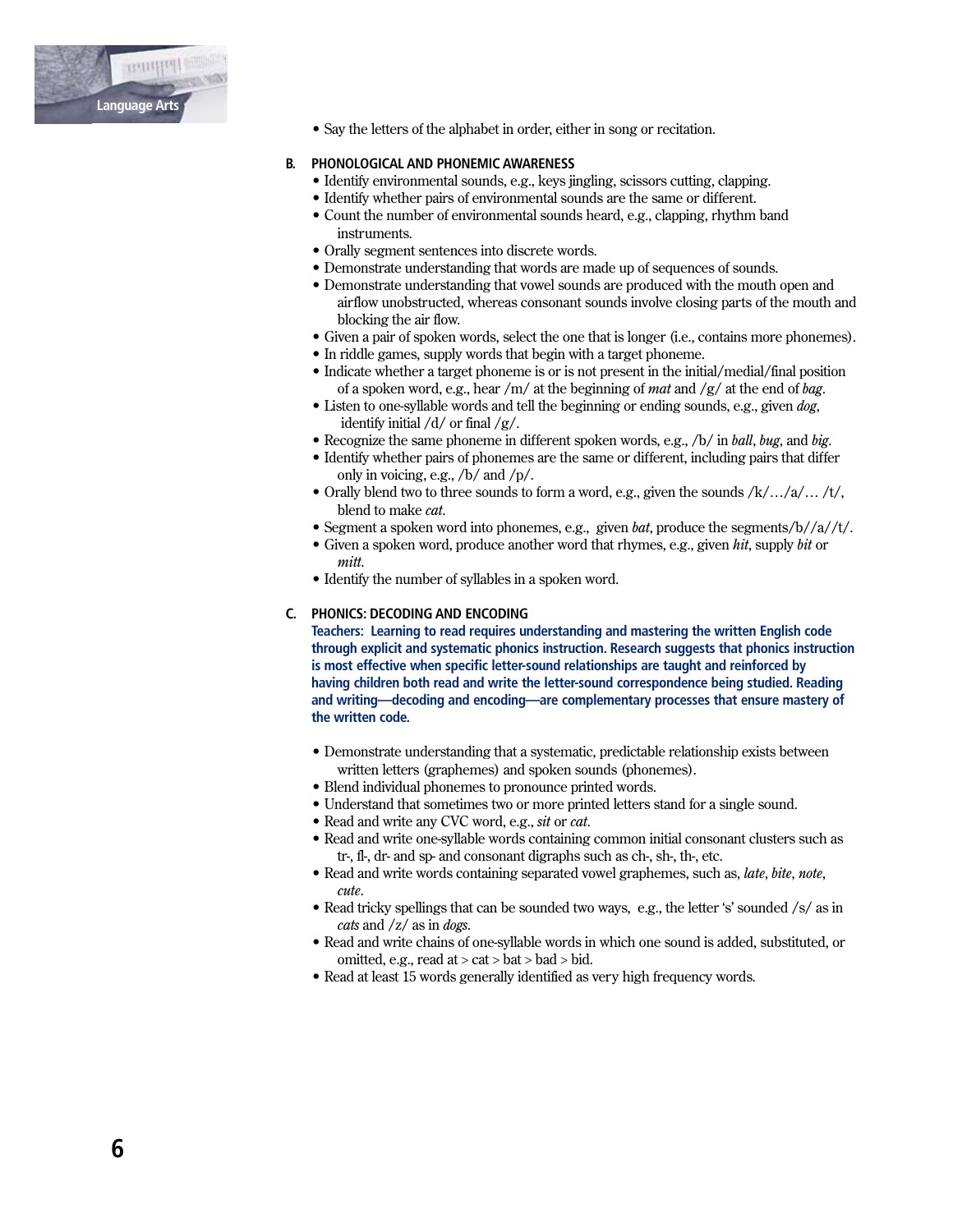

## **CONSONANT SOUNDS AND SPELLINGS TAUGHT IN KINDERGARTEN**

 $/b$  spelled 'b' as in *boy*, 'bb', as in *tubby* /d/ spelled 'd' as in *dog*, 'dd' as in *madder* /f/ spelled 'f' as in  $fun$ , 'ff' as in  $stuff$ /g/ spelled 'g' as in get, 'gg' as in egg  $/h/$  spelled 'h' as in  $him$ /j/ spelled  $\ddot{\mathbf{i}}$  as in  $\dot{\mathbf{i}}$ /k/ spelled 'c' as in *cat*, 'k' as in *kitten*, 'ck' as in *sick*, 'cc' as in *moccasin* /l/ spelled  $T$  as in  $lip$ ,  $T$  as in sell /m/ spelled 'm' as in *mad*, 'mm' as in *hammer*  $/n/$  spelled 'n' as in *net*, 'nn' as in *funny* /p/ spelled 'p' as in *pet*, 'pp' as in *happy*  $\vert r \vert$  spelled 'r' as in *red*, 'rr' as in *earring* /s/ spelled 's' as in sit, 'ss' as in dress /t/ spelled 't' as in top, 'tt' as in butter /v/ spelled  $\forall$  as in vet /w/ spelled 'w' as in  $wet$  $\sqrt{x}$  spelled 'x' as in tax /y/ spelled 'y' as in yes  $\langle z \rangle$  spelled 'z' as in zip, 'zz' as in buzz, 's' as in dogs /ch/ spelled 'ch' as in *chop*  $\sin(\sinh\theta)$  spelled 'sh' as in  $\sinh\theta$ /th/ spelled 'th' as in thin /th/ spelled 'th' as in then /qu/ spelled 'qu' as in *quick* /ng/ spelled 'ng' as in sing, 'n' as in pink

#### VOWEL SOUNDS AND SPELLINGS TAUGHT IN KINDERGARTEN

 $/a$  spelled 'a' as in *cat* /e/ spelled 'e' as in get /i/ spelled  $\hat{\mathbf{i}}$  as in hit /o/ spelled 'o' as in hot /u/ spelled 'u' as in  $but$ /ae/ spelled 'a e' as in  $\alpha$ ke /ee/ spelled 'ee' as in bee /ie/ spelled 'i\_e' as in bike /oe/ spelled 'o\_e' as in note /ue/ spelled 'u\_e' as in cute /er/ spelled 'er' as in her /ar/ spelled 'ar' as is  $car$ /or/ spelled 'or' as in for

## D. ORAL READING AND FLUENCY

- Read decodable stories that incorporate the specific code knowledge that has been taught.
	- Use phonics skills in conjunction with context to confirm or self-correct word recognition and understanding, rereading as necessary.
	- Demonstrate understanding of and use commas and end punctuation while reading orally.
	- Read aloud, alone, or with a partner at least 15 minutes each day.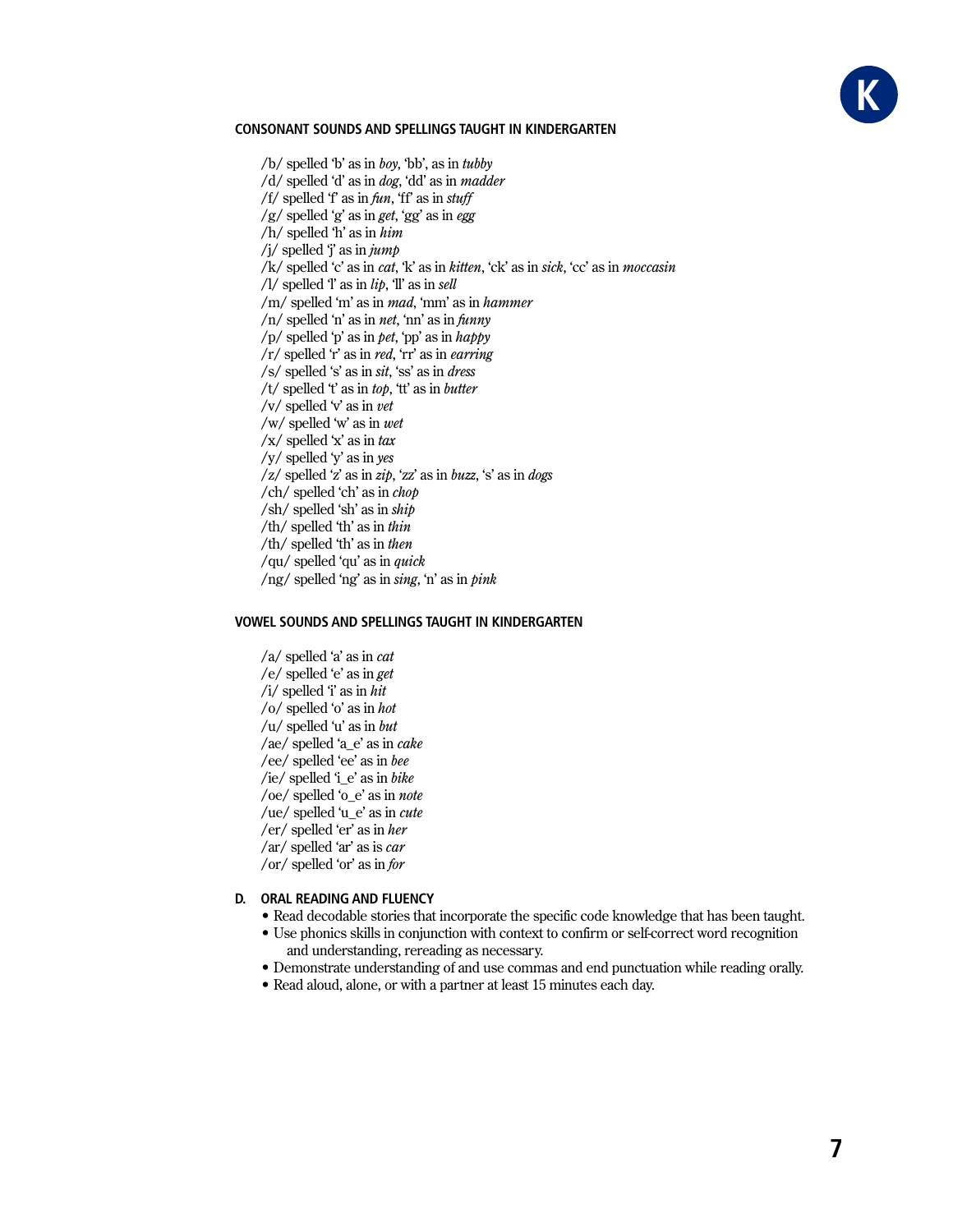

# E. READING COMPREHENSION-ALL TEXTS

Teachers: It is important to recognize that kindergartners are taught only some of the many letter-sound correspondences a reader needs to know to read a wide range of printed material. As a result, many kindergartners will be able to read independently only the simplest written text. At this grade level, mental energy will be primarily directed to the act of reading, i.e., decoding. A focus on the mechanics of decoding is appropriate and desirable at this early stage in the reading process. In kindergarten, attention to reading comprehension should be directed to ensuring a fundamental understanding of what has been read. At this grade level, it will generally be more effective and efficient to devote time to higher level thinking and comprehension skills at the listening and speaking level in response to written texts that are read aloud.

• Demonstrate understanding of simple decodable text after reading independently.

## **Grasping Specific Details and Key Ideas**

- Answer questions requiring literal recall and understanding of the details and/or facts (i.e., who, what, where, when, etc.) about a text that has been read independently.
- Retell or dramatize a story, using narrative language to describe characters, setting(s), and a beginning, a middle and an end to events of the story in proper sequence.
- Use narrative language to describe people, places, things, locations, events, actions, a scene or facts from a text that has been read independently.

#### **Observing Craft and Structure**

• Understand and use words and phrases from a text that has been read independently.

#### **Integrating Information and Evaluating Evidence**

- . Prior to reading, identify what they know and have learned that may be related to the specific story or topic to be read.
- Use pictures accompanying the written text to check and support understanding.
- Make predictions prior to and while reading, based on the title, pictures, and/or text read thus far and then compare the actual outcomes to predictions.
- Identify who is telling a story or providing information in a text.

## III. Writina

Teachers: It is important to recognize that of all the communication skills-listening, speaking, reading, and writing—writing is the most demanding and challenging, especially for kindergartners who are just learning not only the code, but the fine motor skills and letter strokes necessary to put something down on paper. Kindergartners can, however, express themselves in writing by drawing pictures and, as they begin to learn some of the code, copying or writing words, phrases, and sentences.

In addition, students can also participate in shared writing exercises modeled and scaffolded by an adult. The focus in shared writing should be on encouraging the students to verbally express themselves coherently and in complete sentences, as the teacher serves as a scribe.

# **Writing to Reflect Audience, Purpose and Task**

- Draw pictures to represent a text that has been heard or read independently.
- Draw pictures to represent a preference or opinion.
- Write narratives, informative and explanatory texts, and offer an opinion through shared writing exercises.
- With assistance, add details to writing.
- Create a title or caption to accompany a picture and/or shared writing.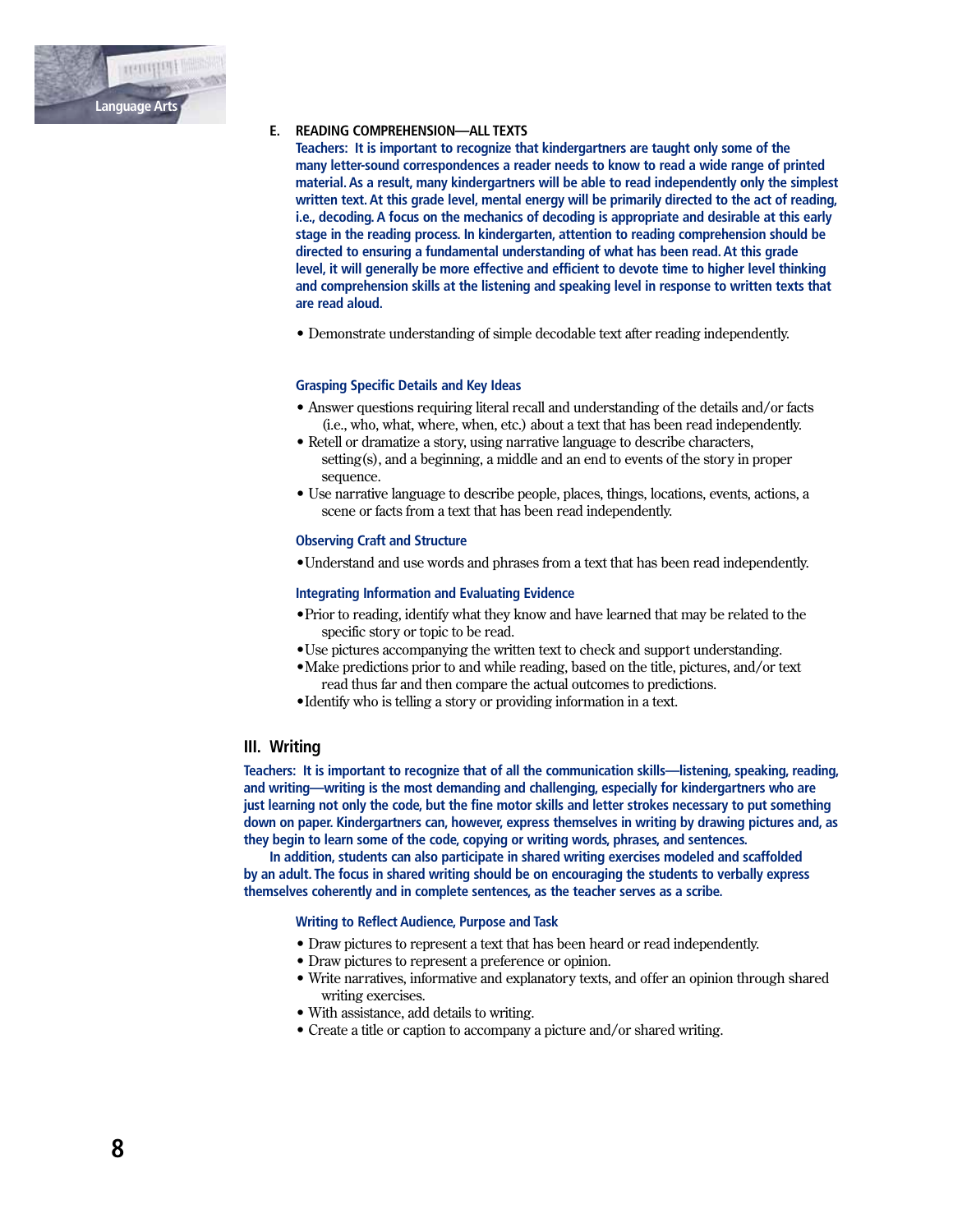

# **IV. Language Conventions**

- Form letters, words, phrases and sentences to communicate thoughts and ideas.
- Apply basic spelling conventions.
- Use basic capitalization and punctuation in sentences to convey meaning.

#### A. HANDWRITING AND SPELLING

- Hold a pencil with a pincer grasp and make marks on paper.
- Trace, copy, and print from memory the 26 letters of the alphabet accurately in both their upper-case and lower-case forms.
- Write own name.
- Write from left to right, leaving spaces between words, and top to bottom using return sween.
- Begin to write phonemically plausible spellings for words that cannot be spelled correctly with current code knowledge, e.g., write *bote* for *boat*, sum for some, hunee for honey.
- Write words, phrases, and sentences from dictation, applying phonics knowledge.

## **B. PARTS OF SPEECH AND SENTENCE STRUCTURE**

- Use and understand question words, i.e., what, where, when, who, how.
- Form regular plural nouns by adding 's' or 'es', i.e., dog, dogs, wish, wishes.
- Demonstrate understanding of frequently occurring prepositions, i.e., to/from, in/out, on/off.
- Produce and expand complete sentences orally and in shared writing exercises.

# C. CAPITALIZATION, AND PUNCTUATION

- $\bullet$  Capitalize the first word in a sentence, the pronoun  $I$ .
- Identify and use end punctuation, including periods, question marks, and exclamation points.

# V. Poetry

Teachers: Children should be introduced to a varied selection of poetry with strong rhyme and rhythm. Children should hear these rhymes read aloud, and should say some of them aloud. Some rhymes may also be sung to familiar melodies. The poems listed here represent some of the most popular and widely anthologized titles; children may certainly be introduced to more Mother Goose rhymes beyond the selection below. Although children are not expected to memorize the following rhymes, they will delight in knowing their favorites by heart, and will experience a sense of achievement and satisfaction in being able to recite some of the rhymes.

A. MOTHER GOOSE AND OTHER TRADITIONAL POEMS

A Diller. A Dollar Baa, Baa, Black Sheep Diddle, Diddle, Dumpling Early to Bed Georgie Porgie **Hev Diddle Diddle** Hickory, Dickory, Dock **Hot Cross Buns Humpty Dumpty** It's Raining, It's Pouring Jack and Jill Jack Be Nimble **Jack Sprat** Ladybug, Ladybug Little Bo Peep Little Boy Blue

**Note Regarding PRESCHOOL Content:** 

Some of the poems and stories specified here are appropriate for preschoolers. Indeed, one would hope that most preschoolers would come to kindergarten having heard, for example, some Mother Goose rhymes or the story of "Goldilocks and the Three Bears." However. as not all children attend preschool, and as home preparation varies, the Core Knowledge Sequence offers a core of familiar rhymes and stories for all kindergarten children. See also the Core Knowledge Preschool Sequence, available from the Core Knowledge Foundation.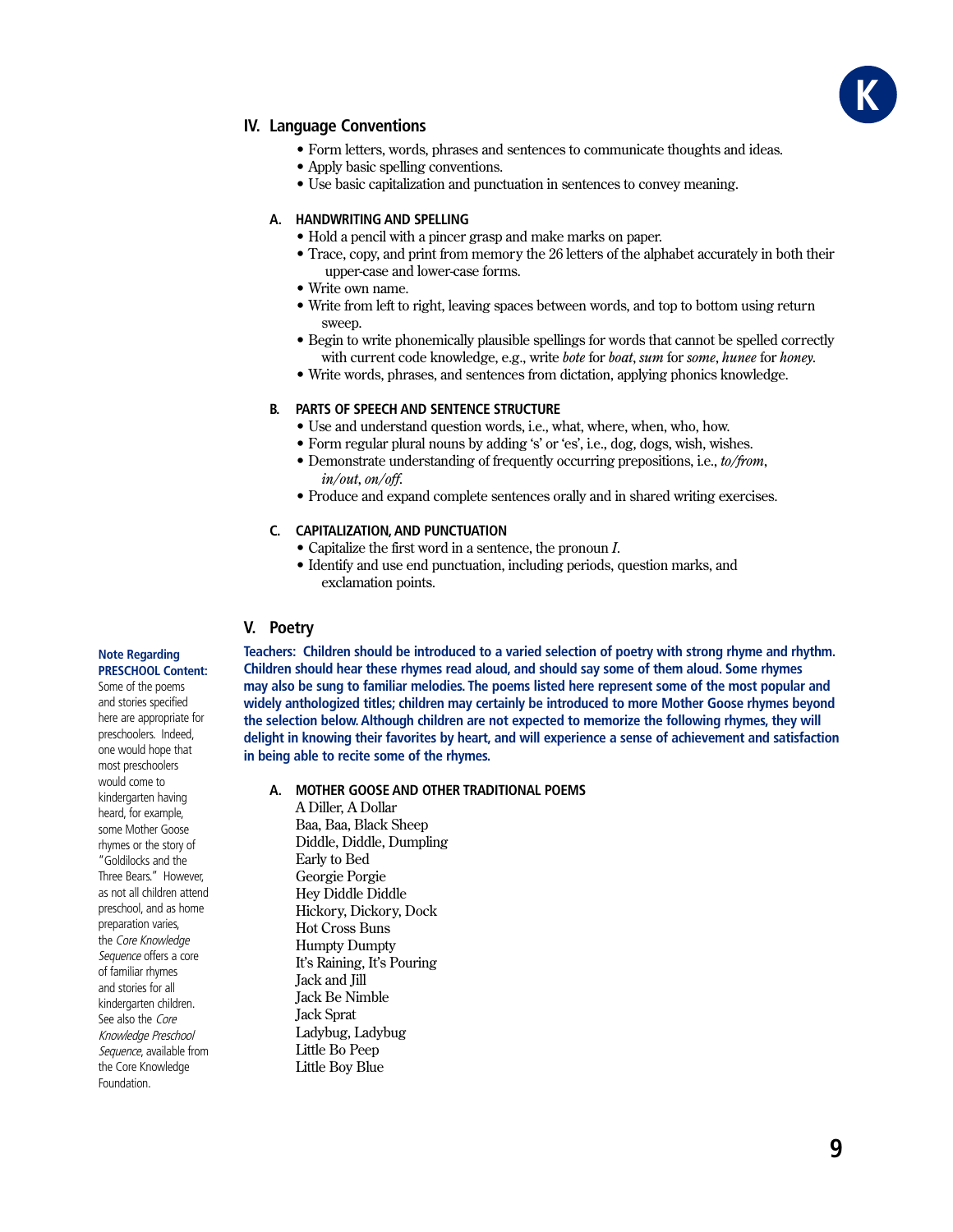

Little Jack Horner Little Miss Muffet London Bridge Is Falling Down Mary, Mary, Quite Contrary Old King Cole Old Mother Hubbard One, Two, Buckle My Shoe Pat-a-Cake Rain, Rain, Go Away Ride a Cock-Horse **Ring Around the Rosey** Rock-a-bye, Baby Roses Are Red See-Saw, Margery Daw Simple Simon Sing a Song of Sixpence Star Light, Star Bright There Was a Little Girl There Was an Old Woman Who Lived in a Shoe This Little Pig Went to Market Three Blind Mice

# **B. OTHER POEMS, OLD AND NEW**

April Rain Song (Langston Hughes) Happy Thought (Robert Louis Stevenson) I Do Not Mind You, Winter Wind (Jack Prelutsky) Mary Had a Little Lamb (Sara Josepha Hale) The More It Snows (A. A. Milne) My Nose (Dorothy Aldis) Rain (Robert Louis Stevenson) Three Little Kittens (Eliza Lee Follen) Time to Rise (Robert Louis Stevenson) Tommy (Gwendolyn Brooks) Twinkle Twinkle Little Star (Jane Taylor)

# **VI.** Fiction

Teachers: While the following works make up a strong core of literature, the content of language arts includes not only stories, fables, and poems, but also the well-practiced, operational knowledge of how written symbols represent sounds, and how those sounds and symbols convey meaning. Thus, the stories specified below are meant to complement, not to replace, materials designed to help children practice decoding and encoding skills (see above, II. Reading and III. Writing).

The following works constitute a core of stories for this grade. In kindergarten, these stories are meant to be read-aloud selections. Expose children to many more stories, including classic picture books and read-aloud books. (In schools, teachers across grade levels should communicate their choices in order to avoid undue repetition.) Children should also be exposed to nonfiction prose: biographies, books on science and history, books on art and music, etc. And, children should be given opportunities to tell and write their own stories.

A. STORIES

The Bremen Town Musicians (Brothers Grimm) Chicken Little (also known as "Henny-Penny") Cinderella (Charles Perrault) Goldilocks and the Three Bears How Many Spots Does a Leopard Have? (African folktale)

Note: The poems listed here constitute a selected core of poetry for this grade. You are encouraged to expose children to more poetry, old and new. To bring children into the spirit of poetry, read it aloud and encourage them to speak it aloud so they can experience the music in the words.